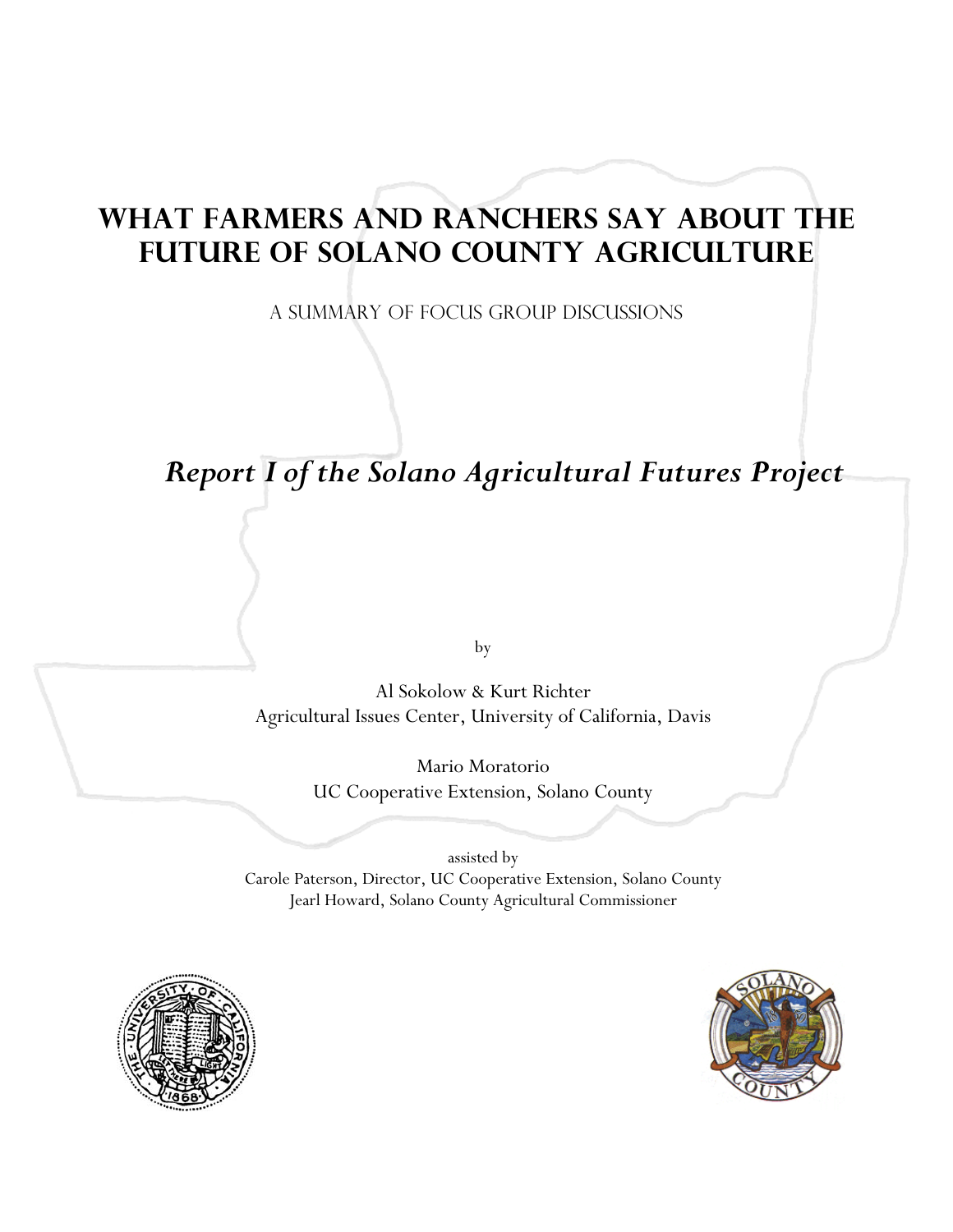## **Executive Summary**

As the first phase of the Solano Agriculture Futures project, this report summarizes the perceptions of local farmers and ranchers about the economic health of local agriculture. Seventy-five participants in nine focus group sessions, conducted in May-November, 2006, expressed these views:

### **Future Predictions**

- The expressed forecasts were generally gloomy for the economic future of local agriculture, reflecting the steady countywide decline in recent decades in farm market value.
- Partially offsetting the overall negative assessment, however, were predictions of continuing and expanding pockets of relatively prosperity.
- A brighter future was projected for agriculture in the eastern regions of the county, characterized by large-scale farming, than in western regions where smaller farms are beset by intensive urbanization.
- In 20 years the county's top agricultural commodities in market value will be nursery products, cattle and hay.
- Despite poor economic returns, a significant number of Solano County operators will continue to farm for lifestyle and other intangible reasons, helped by off-farm income.
- The steady aging of the farm operator population and the reluctance of younger people to continue family operations are major impediments for local agriculture.

### **Improving Prospects**

- As to economic strategies for individual growers, expansionist actions make sense for the relatively large farms in eastern areas, including integrating diverse functions, custom services, and maintaining good renter-landowner relations.
- For the smaller, niche-oriented farms in the west, pertinent strategies include downsizing under certain circumstances, risk and resource sharing, crop experimentation, and on-farm recreational experiences.
- County government should be more involved in assisting local agriculture, in such areas as road improvements, expanded sheriff patrols, product promotion, and education.

#### **Problems**

- The most emphasized economic obstacles facing local agriculture are government regulations, the loss of processing facilities, the limited influence of agriculture in county policy, the denial of new dairies, and high production costs.
- County government regulations that elicited the most negative comments were fees for permits, zoning restrictions on farm-related businesses, project review inconsistencies, and farm stand requirements.
- Other problem areas identified included property tax assessment practices, agricultural-residential conflicts, and the parcelization of farm parcels.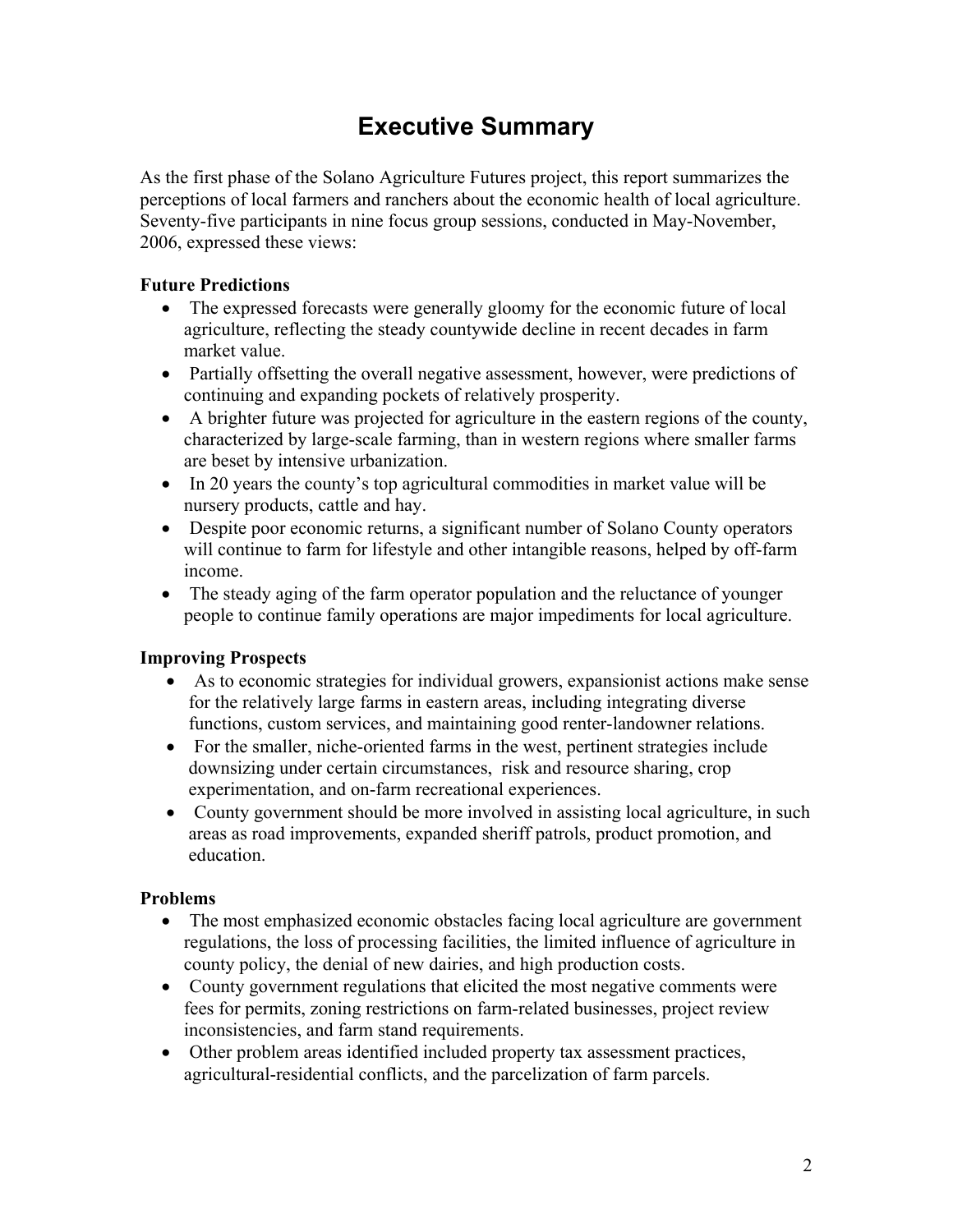## **1. Introduction: Scope and Methods**

As the first phase of the Solano Agriculture Futures project, this report summarizes the perceptions of local farmers and ranchers about the economic health of local agriculture. They were expressed in nine focus group sessions conducted in May- November, 2006 and held at several locations around the county. A companion report summarizes the

results of individual questionnaires completed by invitees to the focus groups.

Seventy-five Solano County residents, most of them local farm and ranch landowners and operators, and a few employed in other agriculture-related activities, participated in the focus groups. More than four times as many persons were initially invited to the sessions, but many were unable to attend because of harvest-time conflicts with their agricultural work. Participants were diverse in agricultural terms, in size of farm and ranch operations, farm family history and longevity in the county, fulltime and part-time operator status, agricultural profitability, marketing arrangements, and commodities represented (including tomatoes, livestock, grains, forage, nut trees, wine grapes, fruits, and vegetables).

The groups were organized by type of commodity and/or agricultural area of the county, as Table 1 notes. All but one group were composed exclusively of landowners and operators; the exception was a session devoted to staff persons in government agencies who deal with agricultural programs and issues in Solano County. The first group, intended as a pilot session, was composed of directors of the Farm Bureau who represented a variety of commodities. (In place of an

At the request of Solano County government, the University of California is conducting the Solano Agricultural Futures project, an 18-month comprehensive examination of the county's farm and ranch sector. Our focus is on the problems and future prospects of the economic base of local agriculture, with particular attention to the production and marketing of specific commodities. Two UC programs are involved in the project—the Agricultural Issues Center at UC Davis and the Cooperative Extension office in Solano County.

The project began in April, 2006, and has four major phases:

- *Farmer and Rancher Perceptions and Projections*—as captured in focus group interviews and individual questionnaires.
- *A Detailed Profile of Agriculture in Solano County*—covering production patterns, commodity markets, land ownership and leasing arrangements, agricultural land markets, operator and farm family characteristics, and the sources of agricultural income.
- *Lessons from Other Areas*—a comparison of agricultural patterns and county programs in a half dozen other California counties.
- *Future Scenarios and Recommendations*  economic options for Solano County agriculture focused on commodity markets, the services provided by agricultural land, and the role of county government.

additional focus group that was originally planned for persons engaged in agricultural support and processing businesses, the project staff is individually interviewing such persons.)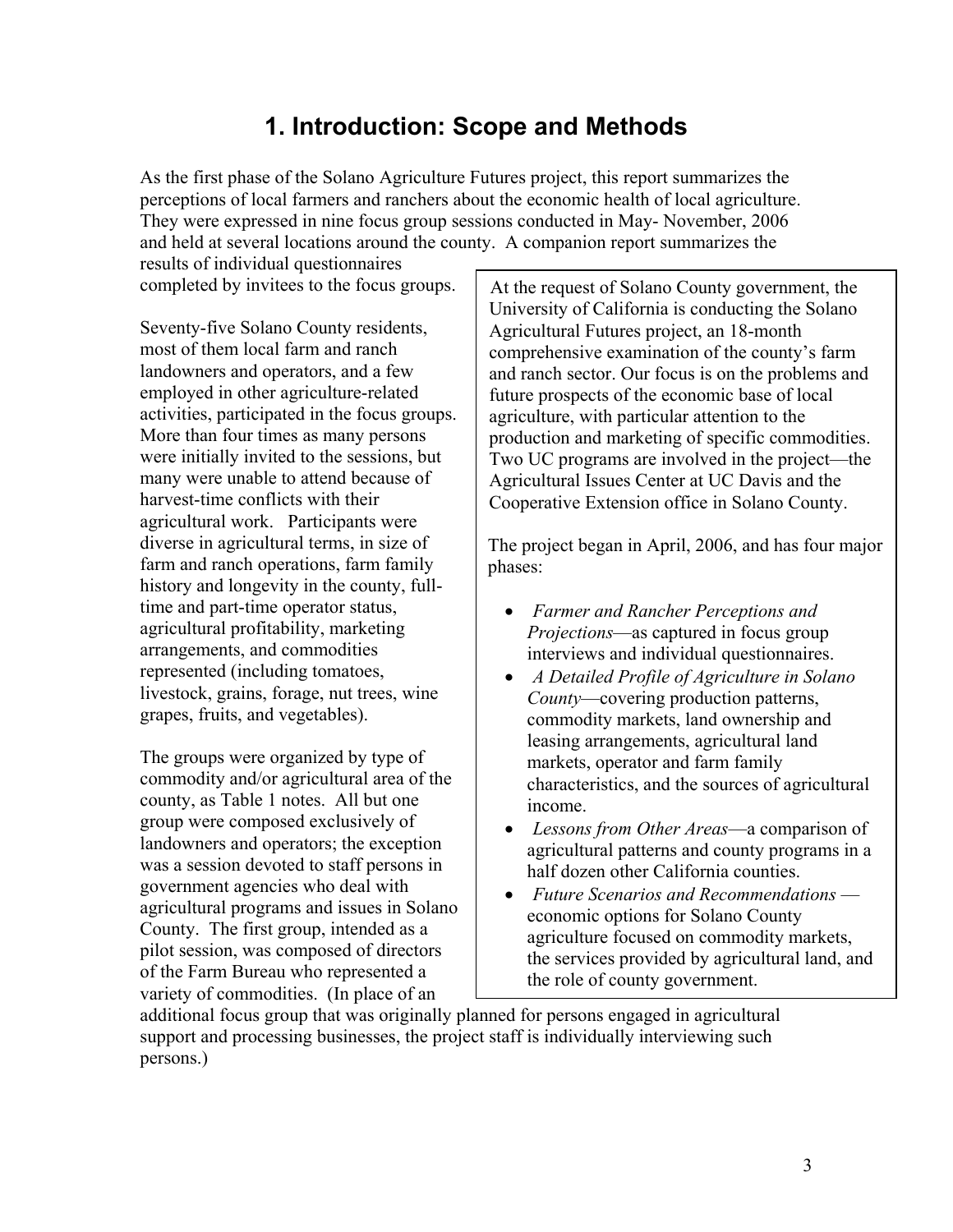|                | Group                                            | Date     | Location      | Number of<br><b>Participants</b> |
|----------------|--------------------------------------------------|----------|---------------|----------------------------------|
|                | Farm Bureau                                      | 4/24/06  | Fairfield     | 11                               |
| $\overline{2}$ | Wine Grapes                                      | 5/16/06  | Suisun Valley | 13                               |
| 3              | Rio Vista                                        | 5/23/06  | Rio Vista     | 12                               |
| 4              | Organic Producers and<br><b>Direct Marketers</b> | 6/6/06   | Suisun Valley | 9                                |
| 5              | Row Crops                                        | 6/20/06  | Vacaville     | 4                                |
| 6              | Livestock                                        | 6/27/06  | Fairfield     | 7                                |
| 7              | Nut Crops                                        | 7/10/06  | Fairfield     | 6                                |
| 8              | Public Agencies                                  | 7/20/06  | Fairfield     | 11                               |
| 9              | <b>Hay Crops</b>                                 | 11/14/06 | Vacaville     | $\overline{2}$                   |

A small number of questions about present and future trends were asked in each focus group session. They are listed in the Appendix to this report. Some dealt with the circumstances of individual producers and particular commodities and areas, while other questions concerned countywide patterns. In keeping with the open-ended and exploratory character of the focus group technique, the questions were intended to open up the sessions to issues and experiences regarded as important by participants. Thus the discussions flowed in different directions as participants interacted and expanded upon topics. While each focus group yielded its own set of comments, several major themes were common to multiple groups. Each session was reported by a manual note-taker, and also recorded electronically for backup use in preparing this summary. Representative comments by participants are incorporated throughout the report to illustrate particular points, but they are not attributed to their sources.

It should be emphasized that this summary reports freely-expressed **perceptions** and **opinions.** Although these personal comments usually had some factual basis, taken together they do not constitute an objective nor comprehensive analysis of Solano County agriculture. Later phases of the Solano Agricultural Futures project will provide this analysis.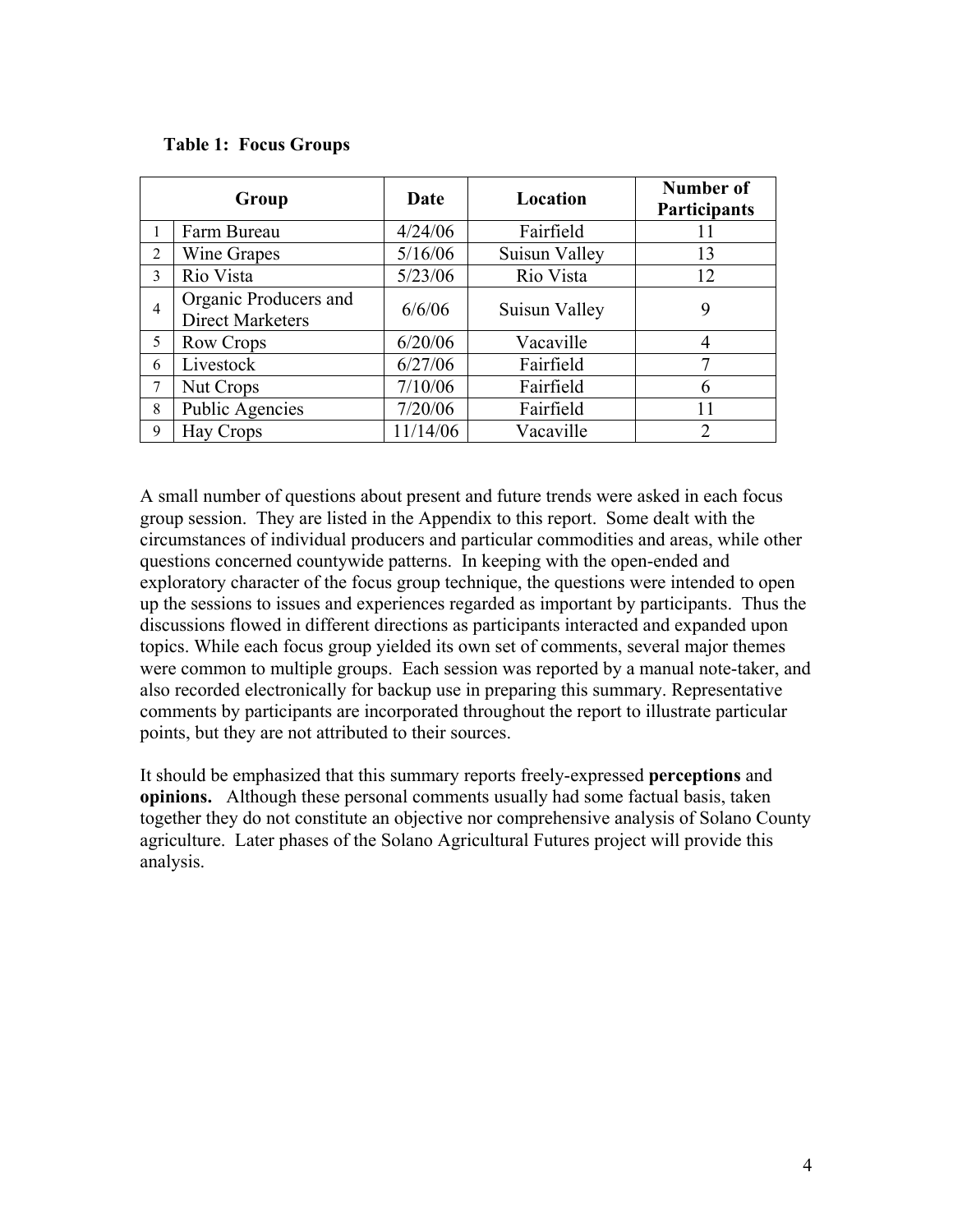## **2. The Future of Agriculture in Solano County**

Focus group participants were asked to predict the shape of Solano County agriculture 20 or more years into the future. Besides commenting on countywide trends, they also talked about the prospects of specific commodities and geographical regions of the county. Many of these predictions, although offered as generalizations for the county and its regions, were extensions of the future of their own personal agricultural operations. (See companion report on questionnaire responses for a more complete analysis of individual farm circumstances and operator views.)

Participants for the most part offered gloomy economic predictions for local agriculture. They generally predicted declines in the size and health of the countywide agricultural sector as a continuation of current and recent trends.

In 20 years I do not see a lot of hope. I think we should cover all of our land in concrete until the value of the crops that come off of that land are worth more than having it in concrete, then we can doze the concrete out and go back to growing crops. - *Organic Producer and Direct Marketers group, 6/6/06*

Such negative assessments were partially countered by predictions from a few participants that small pockets of relative prosperity and entrepreneurial success among local farm producers will appear or continue.

In 20 years, the agricultural production that is left will be flourishing. The scale will be much smaller and the value will be much higher. I think the future is bright. – *Organic Producer and Direct Marketers group, 6/6/06* 

In effect, we heard competing pessimistic and optimistic scenarios about the future of local agriculture, with the pessimists outnumbering the optimists, but the latter at times quite insightful about the basis of their more positive predictions in specific commodity and regional trends.

### *Countywide Projections*

Participants mentioned these scenarios as signs of future agricultural decline in the county

- Fewer commercial farm operations in the county, but more "hobby" farms on relatively small parcels.
- Increased concentration of local agricultural production on large farms.
- Continued residential development—especially in the form of rural residences chipping away at the agricultural landscape.
- Increased restrictions on agricultural operations, as residential neighbors increasingly complain about noise, dust, odor and other farm impacts.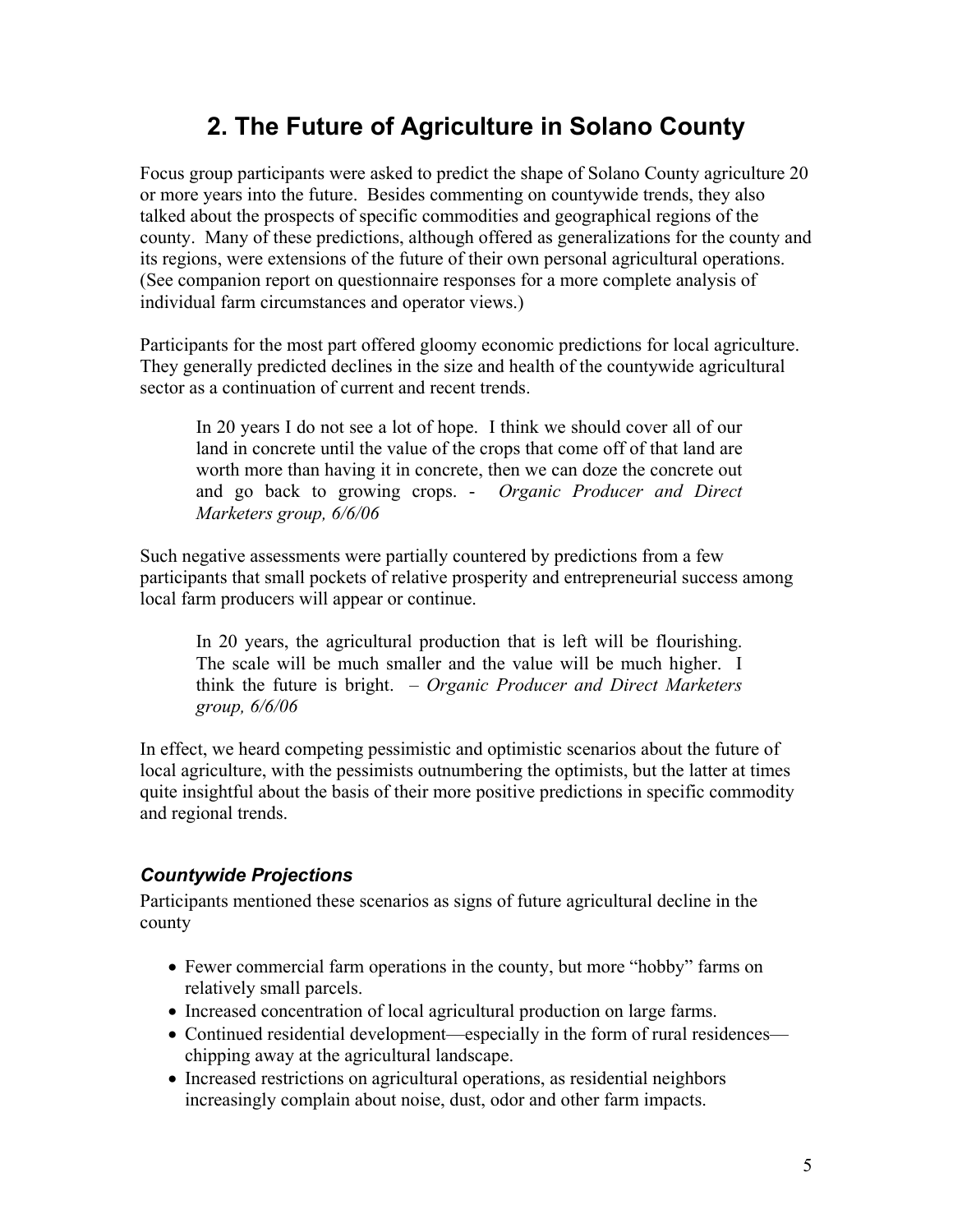- Increased desire of agricultural landowners wanting to sell off small portions of their properties to generate income to support their farm operations.
- Increased dependence on off-farm income to subsidize their agricultural activities and rural lifestyles.
- Escalated market prices for rural properties making it prohibitive for existing farmers to expand their operations and for new farmers to enter the business.
- Decreased interest among younger members of farm families in succeeding to the management of their agricultural operations.
- Increased levels of agricultural acres retired from production in either fallow or undeveloped state because of low commodity prices.

Local and external forces will combine to create these scenarios. Participants affirmed that ongoing residential and urban growth in Solano County will further harm local agriculture in two ways. First, the direct conversion of some farmland to urban uses will decrease the total amount of agricultural land in Solano County. Second, the efficiency and productivity of existing farms will be harmed by conflicts with residential neighbors. Singled out for particular attention was the "parcelization" of the agricultural landscape produced by single residences in rural areas.

The economic viability of Solano County producers will continue to be determined by the external economic and technological forces of farming. Solano County producers will always be concerned with what they earn in relation to their costs. Thus many participant predictions about future agricultural prospects in Solano County were based on views of likely developments in national and international markets for local commodities.

### *Commodities and Regions*

Besides talking about countywide trends, most focus group participants concentrated their predictions on what was most familiar to them—specific commodities and farming regions of the county. And here is where we heard most of the exceptions to the general picture of a declining agricultural industry. The negative views of the future were partially offset by predictions from a few participants that small pockets of relative prosperity and entrepreneurial success among local farm producers will appear or continue. Both pessimistic and optimistic scenarios about the future of local agriculture were presented, with the pessimists outnumbering the optimists, but the latter at times quite insightful about the basis of their positive predictions.

The prediction overall was for a brighter future for agricultural operations in eastern than in western parts of Solano County. Vacaville was a commonly-cited point of division, separating large scale agricultural operations to the east from the smaller farms in the west. This coincided to some extent with different intensities of development, with more rural residential growth and increasing parcelization of farm properties in the west. As one participant noted, the agricultural west will increasingly be characterized by "hobby" farms and some niche farms. Eastern regions, by contrast, were projected to retain their large agricultural parcels, necessary for certain kinds of crop and animal production. Specific regional predictions included: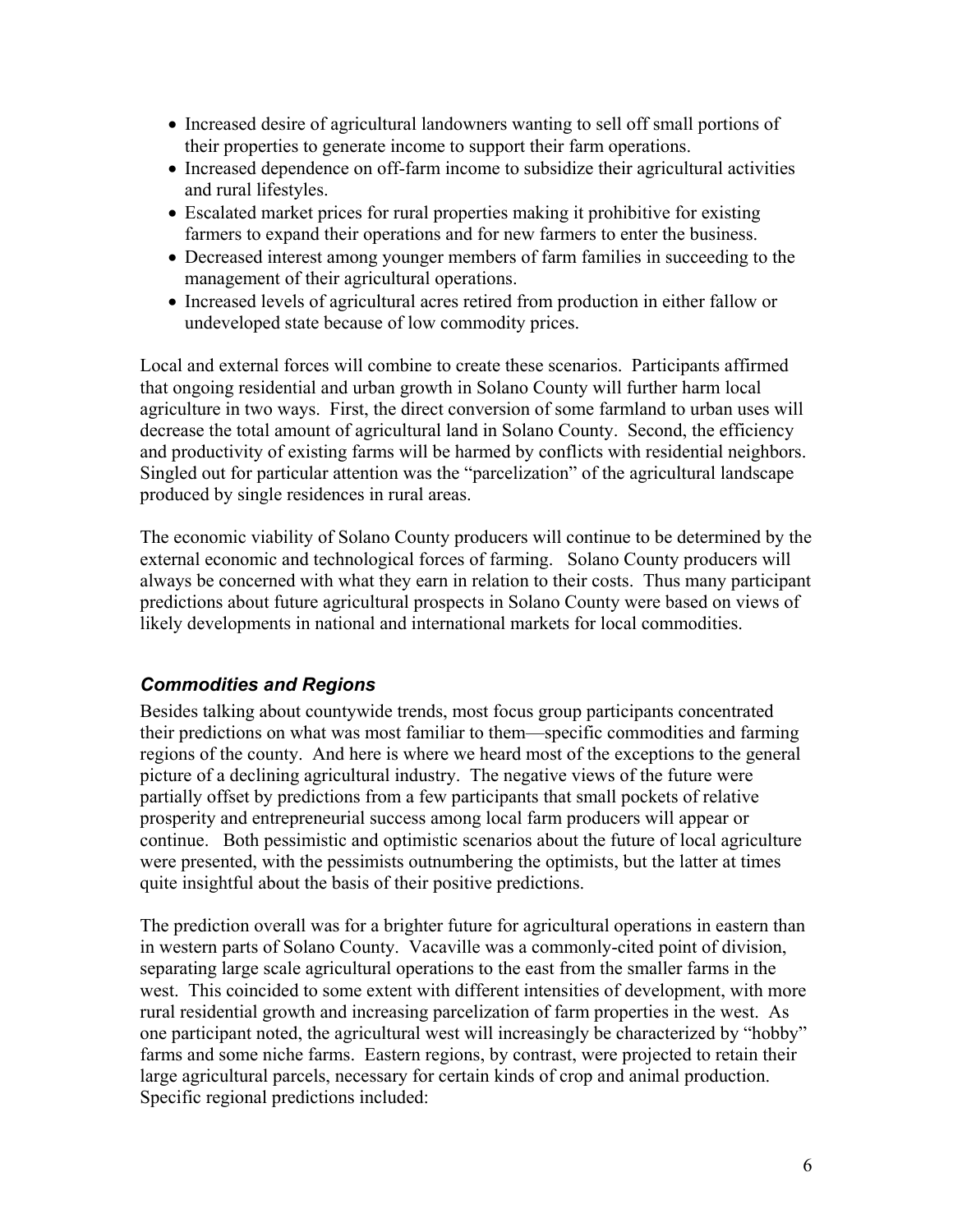- The Suisun Valley will experience an increase in high end rural residential development, with some farms becoming "wine estates."
- Other valleys in the western and central regions of the county also will be less agriculturally productive.
- By contrast, commercial agriculture in the Winters region will continue to prosper with farms in nut and fruit production.
- Large-scale agriculture will continue to dominate the Montezuma Hills, Rio Vista, and Dixon regions.

As to specific commodity trends, the following were predicted:

- In 20 years, the top farm products in Solano County in market value will be nursery, cattle, and hay. Commodities grown for direct marketing will increase in importance, but will be one of the top crop groups in countywide market value.
- Processed tomatoes will be less important in the county's agricultural future, with local production largely dependent on the continued operation of the one remaining plant in the county, located in the Dixon area.
- There will be niche farm opportunities for operators on small plots willing to work long hours and seek out specialized markets for fruits and such products as olive oil and cut flowers. These opportunities will include on-farm sales, direct marketing, and agri-tourism.
- Stone fruit production, in the past a major component of Solano agriculture, will be confined to the niche markets mentioned above, with large volume sales no longer possible because of the loss of processors, the difficulty of meeting the demanding requirements of large grocery outlets, and foreign competition. As a result, many of the remaining pear, apricot, peach and other fruit trees will be pulled out and these acres converted to other farm use, left fallow or turned to residential uses. However, a few participants speculated, this scenario could be changed by the emergence of new markets. Mentioned was the possibility of large institutional purchasers—schools, correctional facilities, etc.—opening up to locally grown commodities.
- Additional acres will be converted from other commodities to nut trees, with walnut, almond and orchard production remaining profitable because of producer entrepreneurship and strong demand in international and domestic markets.
- Opinions varied as to the future of the Solano wine grape industry—much of it in the Suisun Valley—with some participants projecting a continuation of the weak markets of the past several years, and the pulling out of some vineyards, because of overproduction of local grapes and the domination of other growing areas.
- Additional acres in the Jepson Prairie area south of Dixon and north of the Montezuma Hills will be devoted to cattle and hay production, as land will be shifted from sheep raising and field crops. The large farms of the Montezuma Hills region are seen as profiting from the development of energy crops and wind production.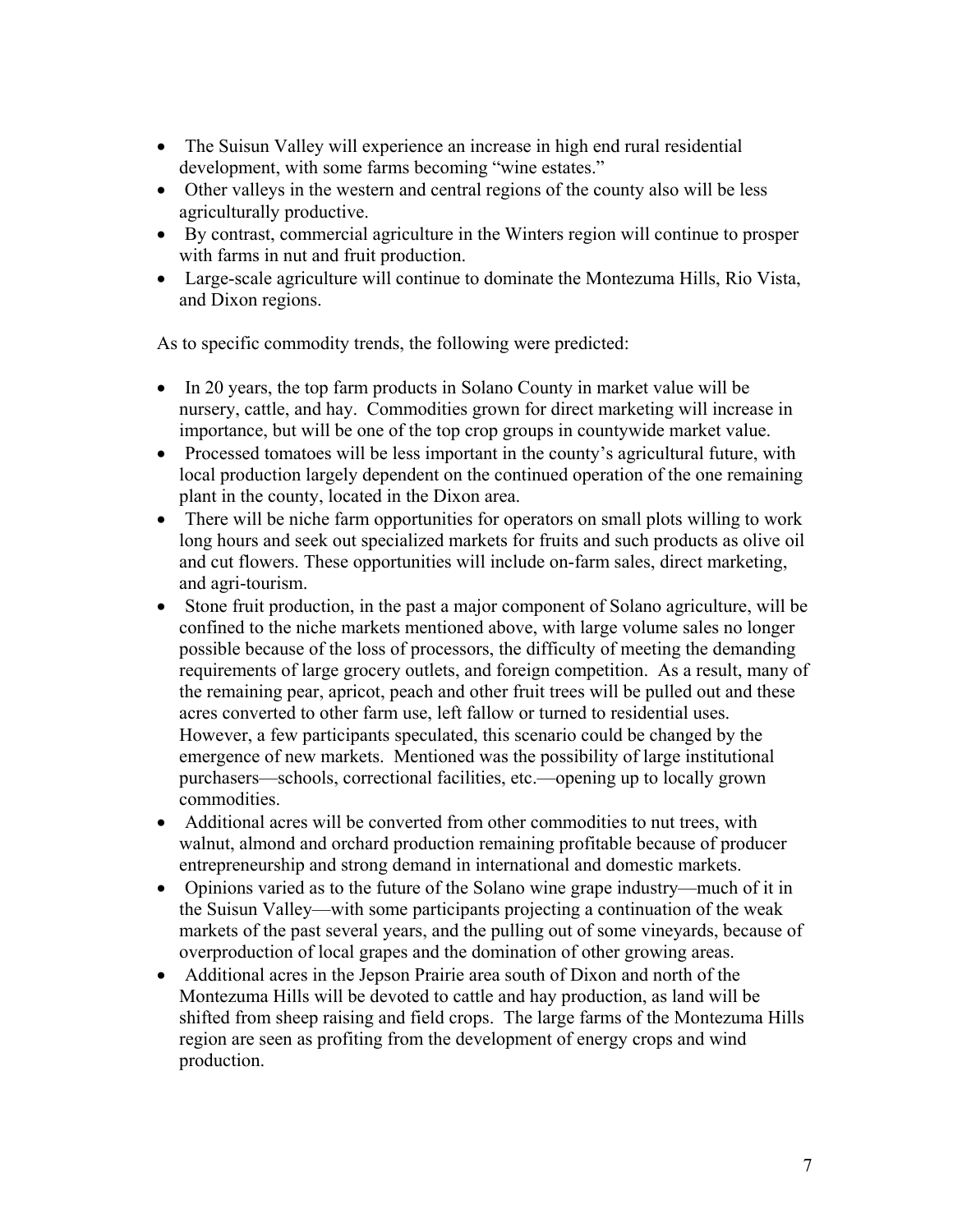## *Recent Trends*

The continuation of recent trends in the county, as measured by agricultural data sources, was implicit in many of these predictions. Focus group participants were shown a onepage summary of key agricultural trends, Appendix 2, over the past 20 years, as reported by the Solano County Agricultural Commissioner and the U. S. Census of Agriculture. Recent important changes include:

- A declining agricultural economy dropping in inflation-adjusted terms from \$255 million in 1981 to \$188.3 million in 2004. (By contrast, statewide market values increased substantially.)
- Significant shifts in the relative market value of particular commodities over the same period. Considering the top ten commodities by year, (1) nursery, cattle, hay, walnuts, and vegetables increased in relative importance; (2) sugar beets, grains, beans, sheep, and fruits dropped out of the top ten; and (3) tomatoes declined significantly in relative importance.
- Slight increases in the number and average size of farms in the county, from 359 in 1987 to 384 in 2002.
- A steady aging of farm operators, with the average age in the county increasing from 52.5 years in 1987 to 56.2 years in 2002.

Participants challenged the accuracy of some of these official numbers, particularly those pertaining to the number and size of farms. The critique from many was that farm numbers were exaggerated and farm sizes underestimated, because of the Census of Agriculture definition of a "farm" as an enterprise that earned at least \$1,000 in commodity sales annually, thus including many small enterprises that are not economically viable commercial operations.

## *The Intangibles of Farming*

While the dominant themes in the conversations concerned farm income and profitability, there was much discussion in three of the groups about lifestyle considerations—what we can call the "love of farming." Several participants noted how much they wanted to remain in agriculture because of satisfactions inherent in such work, to the point that this personal intangible could offset poor economic returns in future decisions about whether or not to keep farming.

Ranching is a way of life. - *Livestock group, 6/27/06*

Some said that they willingly used off-farm income to subsidize their agricultural operations. Among participants who expressed such sentiments were both landowners who had returned to family farms after retiring from other occupations and newcomers to the county who had purchased agricultural parcels for rural residential purposes but were interested in farming their land.

Regretfully, some participants said, their passion for continuing to farm was not shared by children who would inherit the property but had other interests.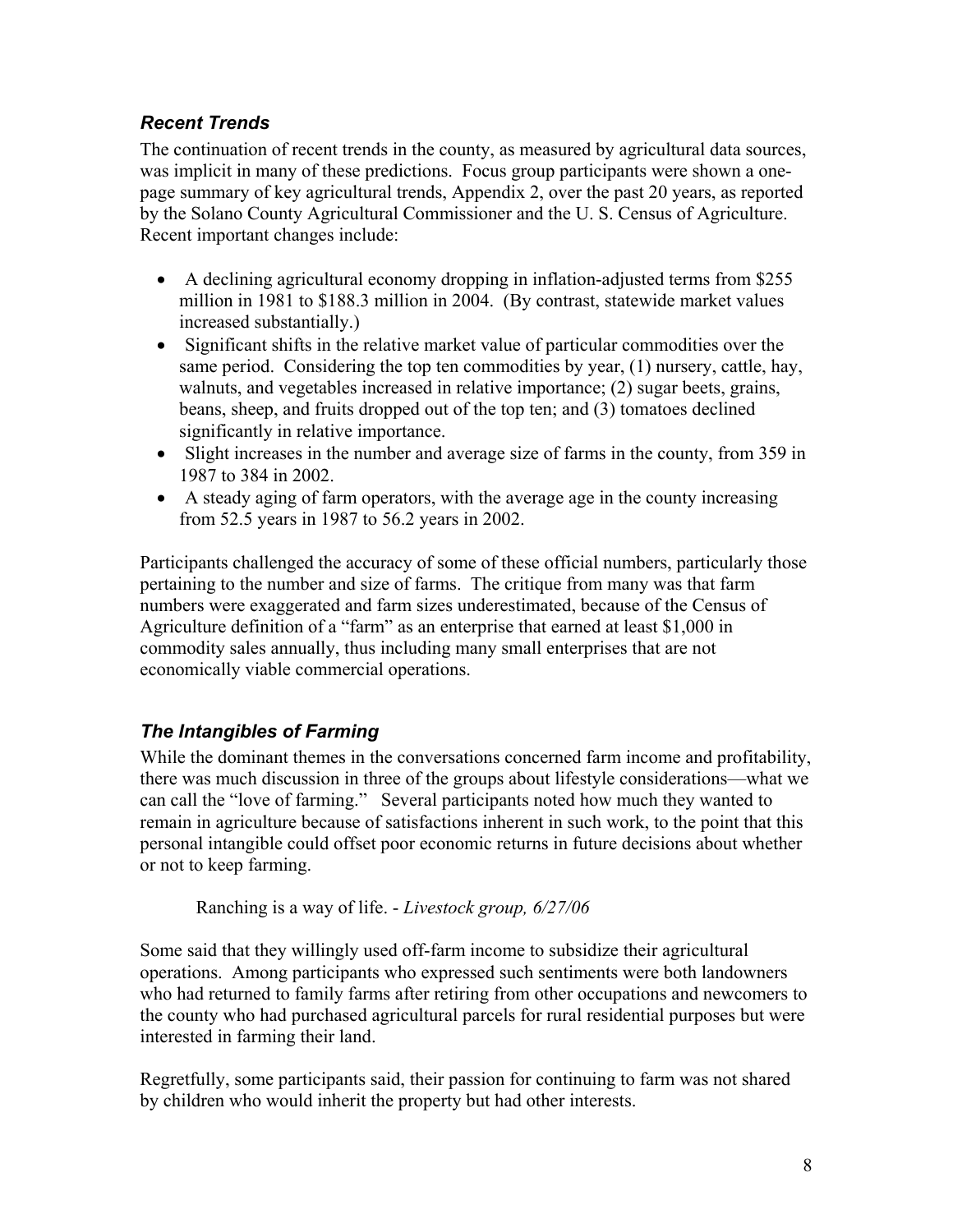We want to continue for the love of it. Farming is in our blood. But the kids will do it only if it is profitable. - *Farm Bureau group, 4/ 24/06*

## **3. Improving the Prospects of Local Agriculture**

It was a short step from asking focus group participants to predict the future of Solano County agriculture to getting their opinions about what can be done to improve its economic prospects, especially farm income. Suggestions covered three major areas: individual farmer strategies; expanding the markets for local commodities; and assistance from county government and other organizations.

### *Individual Farmer Strategies*

Some Solano County farmers who are free of debt, own a lot of land, and have off-farm income are better positioned than others to reduce costs and otherwise enhance their agricultural income. But what can be done more proactively to improve agricultural income across the board? Suggestions in this area from participants largely reflected their understanding of what it takes to be successful in local agriculture. There is no uniform prescription for Solano County farmers. For some producers, "success"--largely defined as profitability—is helped by increasing the size of the operation while for others it is a matter of staying small or becoming smaller in acres and operations.

Commodity and regional distinctions explain part of the difference. An expansion strategy works for the eastern regions of the county where row crops, hay, and animal production require large economies of scale that allow for increased efficiencies in the use of farm machinery and management resources. Specific profit-building strategies associated with large farm operations included the following participant suggestions:

- Integrating into the operation as many farm-related functions as possible to save costs.
- Developing custom services that can be sold to other farmers, such as fruit drying facilities and special equipment for quickly disposing of brush and other unwanted vegetation.
- Changing commodities according to market conditions, more easily accomplished with row crops rather than with permanent plantings.
- Maintaining good renter-landlord relations to continue access to good land and obtain favorable rental terms. Most large producers in Solano County seek economic efficiencies by leasing some of their operational acres from others, a less expensive option than purchasing additional land

On the other hand, small size is associated with the specialized fruit, vegetable, and other crops grown in western regions where labor is more intensely applied. Some participants pointed to successful four- or five-acre farms producing commodities for niche markets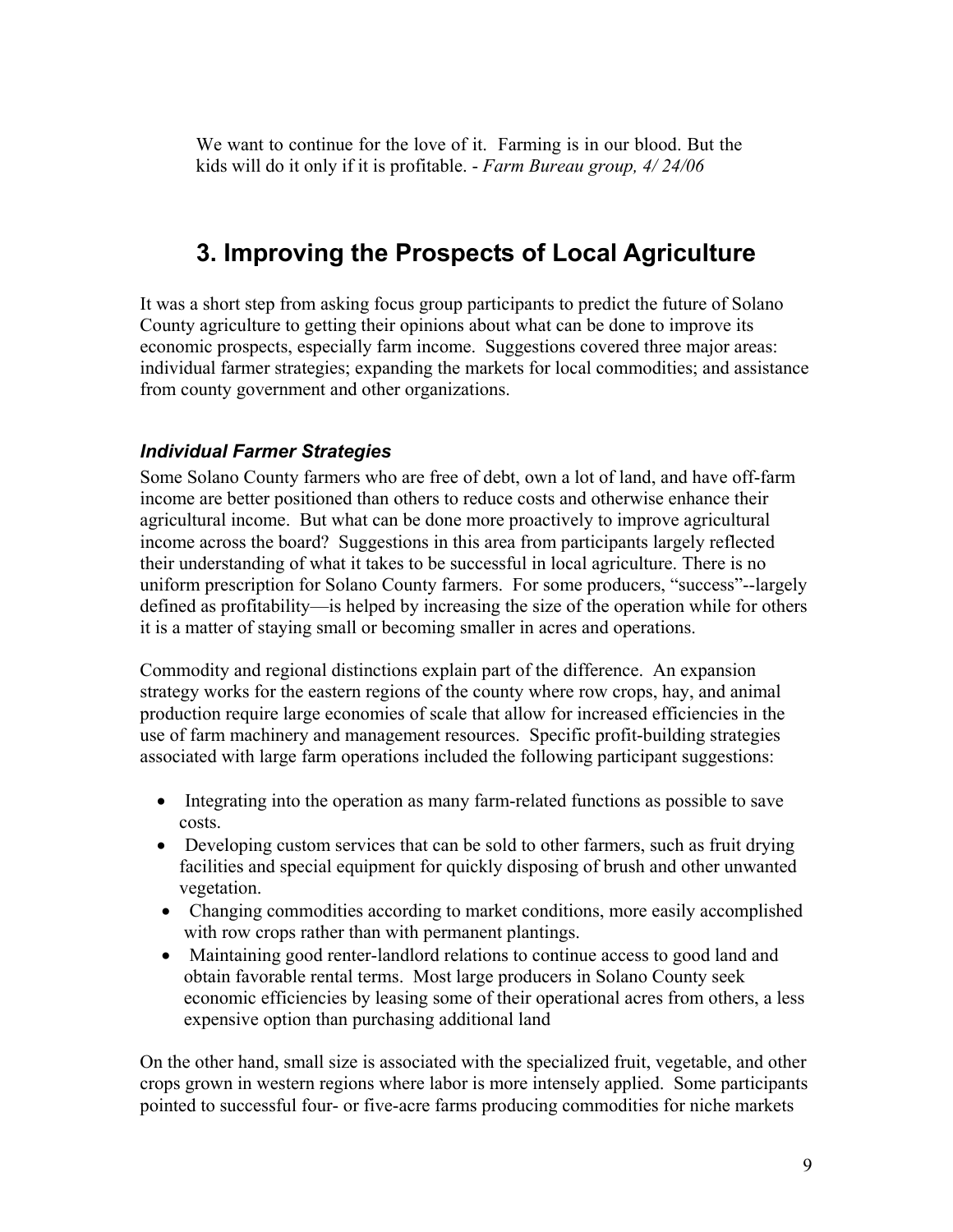in which family members carry out all of work, thus eliminating the costs of hired labor. One participant explained how he downsized from 30 to 5 acres to become more profitable by focusing on growing fresh-cut flowers and selling them at farmers' markets. Other small-parcel farmers, however, find profits in growing multiple commodities typically a variety of fruits and vegetables—for on-farm sales or other direct markets.

For smaller, niche-oriented crop producers, a different set of suggestions emerged. Besides the self-evident importance of hard work, they included:

- Sharing risks and resources among small growers, including labor and sources of low interest loans.
- Experimenting with different crops likely to have consumer appeal.
- Providing recreational experiences on farms, including U-Pick operations, although some participants asserted that agri-tourism opportunities were limited.

A quite different income enhancement strategy was suggested by a few participants selling off portions of their agricultural property for rural residence development. This became a contentious issue in several focus groups, as other participants challenged the idea as harmful to continuing agricultural operations located adjacent to rural residential development.

## *Expanding the Markets for Local Commodities*

Most of the group discussions about producer strategies emphasized the importance of finding and strengthening markets for local commodities. In particular, participants wanted to see more processors in the county or region. Producers of livestock, fruit, canning tomatoes and other row crops emphasized this point, bemoaning the loss in recent years of nearby processing outlets for their products. For cattle ranchers, the closest slaughtering facilities are in Oroville. Sheep growers have access to the Superior Packing plant in Dixon, which is the only sheep processing plant west of the Rocky Mountains. Local tomato growers essentially have only one steady outlet for their product--the only tomato processing plant in Solano, the Campbell's facility outside Dixon-- because of the closure in the past 15 years of plants in nearby counties and the major shift in production and processing to the south, from the Sacramento Valley to the San Joaquin Valley.

Focus group discussions made clear that having nearby processing facilities is critical to continued local production of several commodities. One estimate given in a focus group is that trucking products from the field to a processing facility is economical only up to 45 miles. Certainly the loss of key processing outlets for several Solano commodities in recent decades has severely affected farmers' incomes and has contributed substantially to the declining market value of agriculture in the county. It also has forced some significant shifts in the commodities grown by local farmers. Notable cases of lost outlets include: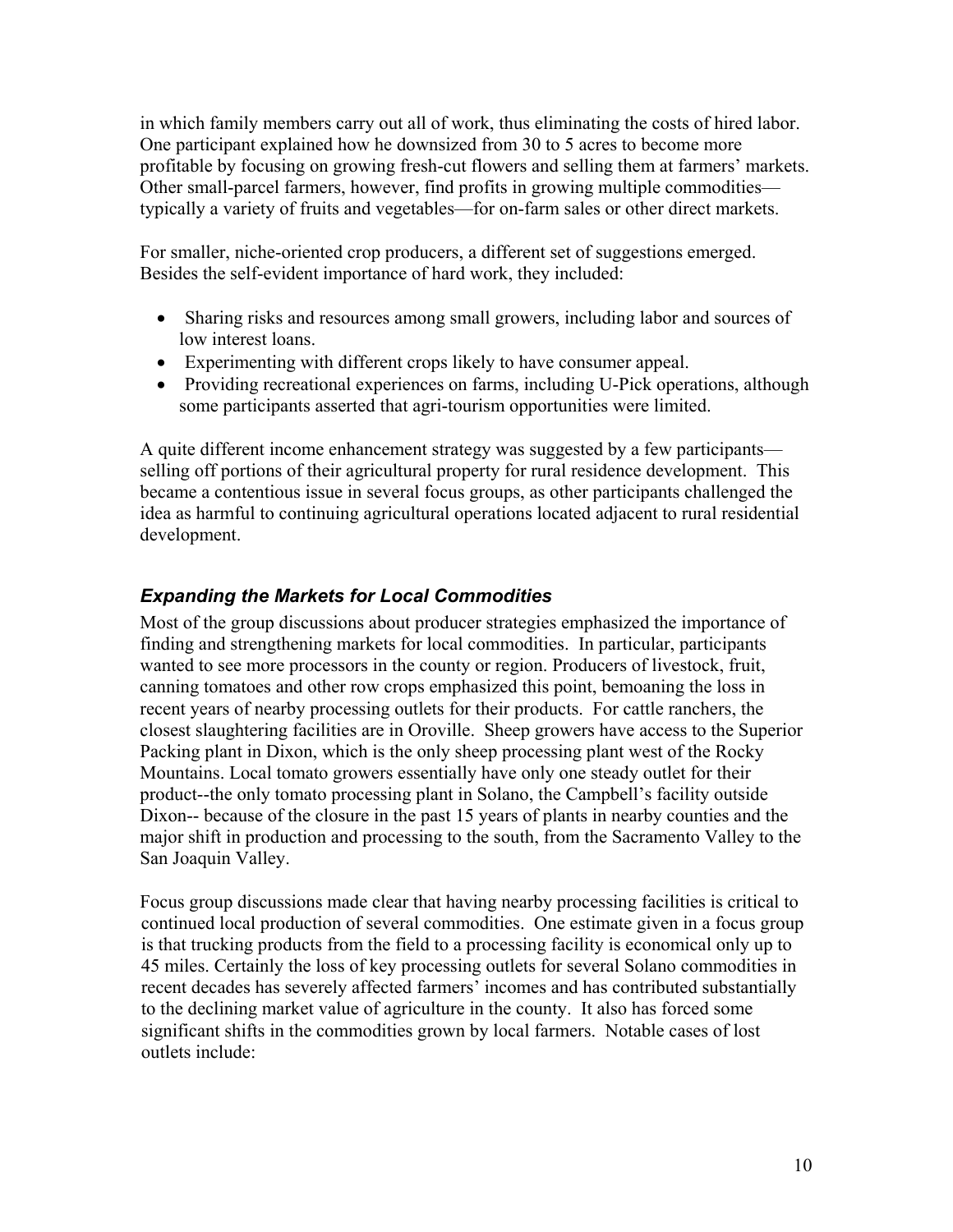- the termination of sugar beet production in Solano and Yolo counties because of the closing of the last beet refinery in northern California;
- a sharp decline in markets for pear, prune and other local fruit production because of lost access to such canneries as Tri-Valley and Del Monte, either because the processors went out of business or they transferred grower contracts to other areas;
- the virtual disappearance of outlets for wool production in the county.

Furthermore, focus group participants said the remaining processing facilities are vulnerable to outside forces. The prime example is the Campbell's tomato plant in the Dixon area, a potential victim of traffic congestion from the proposed race track across the road from the cannery. Without costly improvements to the I80-Pedrick Road interchange and other local highway projects, track-generated congestion would affect the timely delivery of the many daily truckloads of perishable tomatoes received during the canning season, putting at risk the viability of the operation. Several participants predicted closing of the plant would bring an end to tomato production in Solano County. Wine grape growers have a different problem in maintaining outlets for their commodities because of the difficulty in securing regular contracts with wineries and competition with other grape growing areas.

Participants in several groups cited county government denial of proposals to locate new dairy farms in Solano as a missed economic opportunity for present and future hay and grain producers in the county. Noted one producer:

As long as the dairymen are making money there is a market for forage. The highest quality hay goes to milk cows. *–Hay Crops group, 11/14/06* 

Other participants said that the denial of new dairies sent the wrong message to other agricultural processing industries about the wisdom of locating operations in Solano County.

Different market strategies were identified for farmers with smaller farm parcels involved in fruit, nut and horticulture production, especially those in Green Valley, Suisun Valley and other western parts of the county. Direct marketing producers talked about the challenge in reaching multiple purchasers—usually families and other ultimate consumers—through on-farm sales and farmers' markets, restaurants, and other external venues. The small growers participating in our sessions were already engaged in selling to such markets, but they are looking for new opportunities to stabilize and expand their businesses. Thus there was considerable discussion in two of the sessions about gaining access to larger purchasers--retail groceries and group institutions including local schools and correctional facilities. The major grower challenge in selling to such outlets, several participants noted, is the difficulty of supplying produce in the quantity and type demanded and in meeting delivery schedules.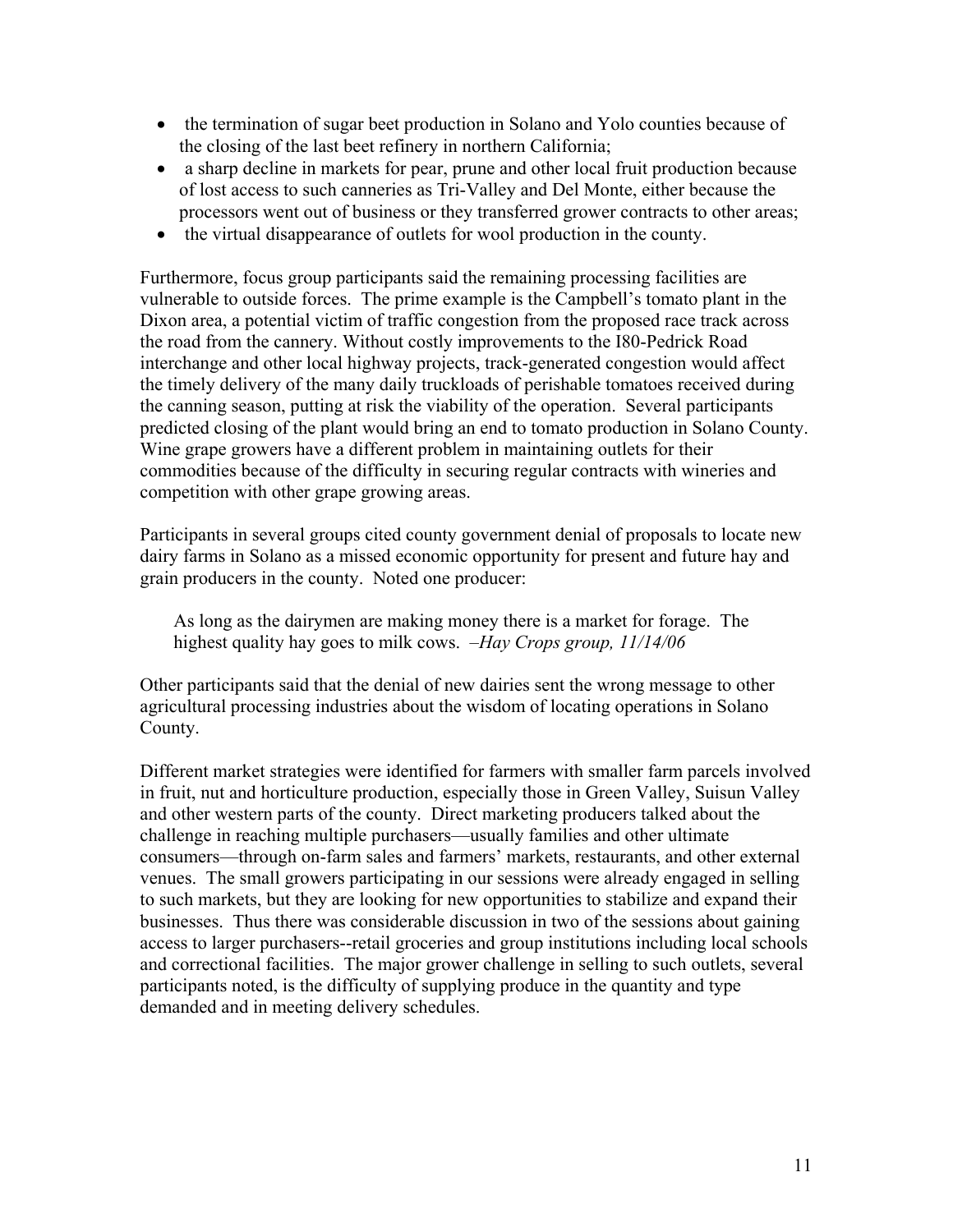## *Assistance From the County and Other Organizations*

The role of county government was paramount in the discussions of what public agencies could do to help improve the economic health of local agriculture. Participants wanted both (1) county government actions more supportive of farmers and ranchers, and (2) fewer obstacles to making money on the farm that come from county regulations and procedures. We elaborate in more detail in the section below complaints expressed about regulations and procedures. But as to proactive steps that could be taken by county government, participants mentioned these actions:

- Replace or improve the existing overpass at Pedrick Road to create a better route for trucks and farm equipment over I-80 in the Dixon area.
- Expand sheriff patrols in rural areas to counter vandalism and trespassing.
- County investment in a "Solano Grown" campaign to promote local agricultural products.
- Assistance in obtaining air pollution credits for local producers of agricultural crops in recognition of the air quality benefits of agricultural production in carbon sequestration.
- Improve promotion of local agriculture at fairs and other events.
- Assistance in educating the urban population of Solano County about the benefits and problems of local agriculture.
- Help small producers to join together in collective efforts to share risk, accommodate labor needs and process commodity production

A common suggestion was the funding and creation of staff positions with expertise pertinent to value added agricultural practices. Two distinct but related types of expertise were suggestion: (1) Providing advice and information on cutting-edge agricultural technologies, including cultivation and other practices for producing current commodities and developing new commodities such as energy crops; and (2) Helping farmers and ranchers to develop new markets and promote the county's commodities. Participations suggested the Agricultural Commissioner's office or the UC Cooperative Extension office as appropriate county departmental homes for such expertise.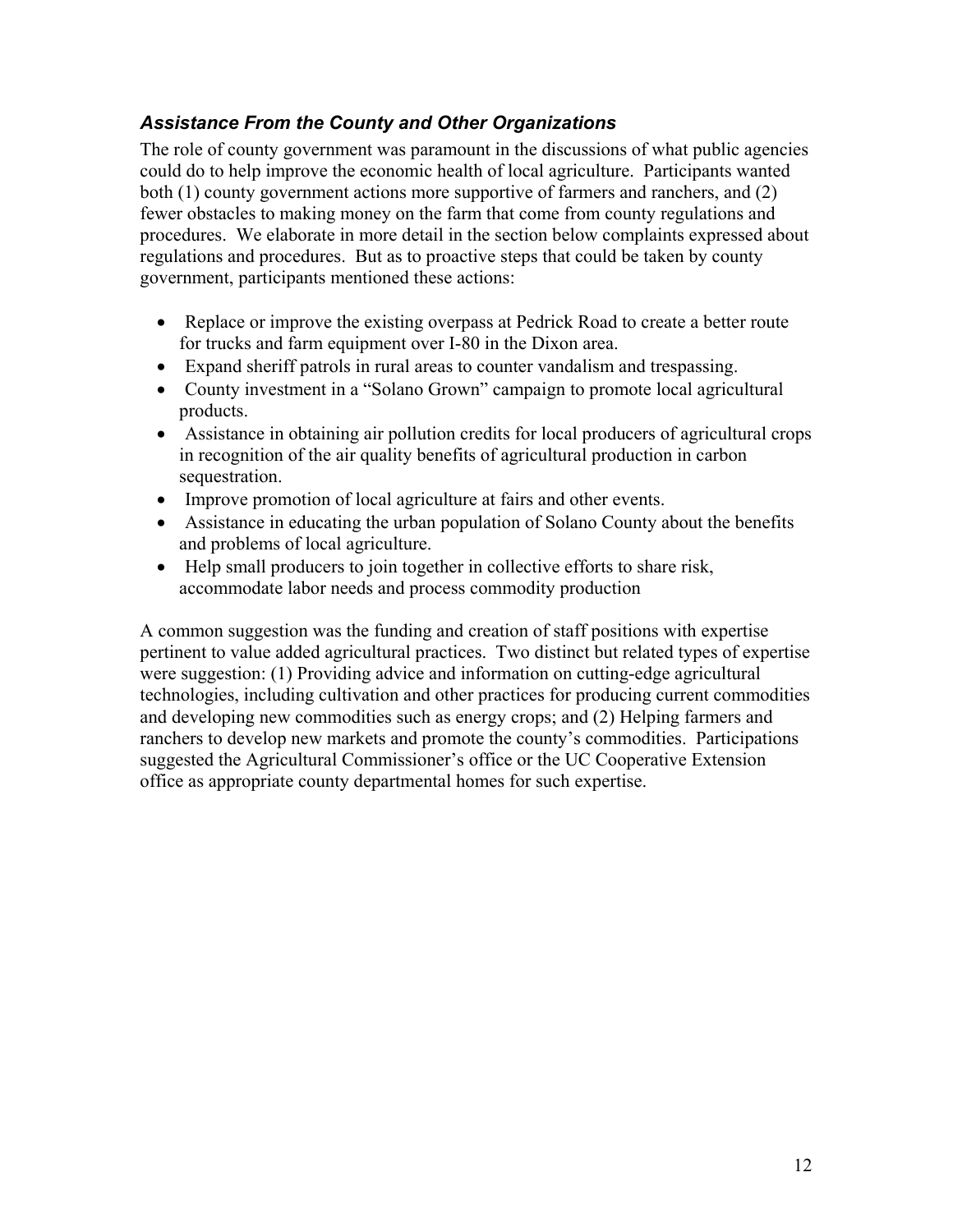## **4. Impediments to Agricultural Prosperity**

Finally, this report summarizes what the focus groups said about the problems faced by farmers and ranchers in Solano County, especially the obstacles that impose costs on their operations or limit their agricultural income. Table 2 identifies the agriculture sector problems discussed in two or more of the nine focus groups. These issues were voluntarily identified by participants. Earlier parts of this analysis touched upon several of these areas, including the loss of processing plants, government regulations, foreign competition, and the rejection of new dairy farms.

| Problem                            | Group 1<br>Farm<br>Bureau | Group 2<br>Wine<br>Grapes | Group 3<br>Rio Vista<br>Area | Group 4<br>Organic-<br>Direct<br>Marketing | Group 5<br>Row<br>Crops | Group 6<br>Livestock | Group 7<br>Nut<br>Crops | Group 8<br>Public<br>Agencies | Group 9<br>Forage<br>Crops |
|------------------------------------|---------------------------|---------------------------|------------------------------|--------------------------------------------|-------------------------|----------------------|-------------------------|-------------------------------|----------------------------|
| Loss of<br>Processing<br>Plants    | $\mathbf X$               | $\mathbf X$               |                              |                                            | X                       | X                    | $\mathbf X$             | X                             | $\mathbf X$                |
| Excessive<br><b>Land Prices</b>    | X                         |                           | X                            |                                            |                         | $\mathbf X$          |                         | X                             | $\mathbf x$                |
| Lack of<br>Political<br>Influence  | X                         | X                         | $\mathbf X$                  |                                            |                         | X                    | $\mathbf X$             |                               |                            |
| Parcelization                      | $\overline{X}$            | $\overline{X}$            |                              |                                            |                         |                      | $\mathbf X$             |                               | $\mathbf X$                |
| Government<br>Regulations          | X                         | $\mathbf X$               | X                            | $\mathbf X$                                |                         | $\mathbf X$          | X                       | X                             | $\mathbf X$                |
| Foreign<br>Competition             | $\mathbf X$               | $\mathbf X$               |                              |                                            |                         |                      | $\mathbf X$             |                               | $\mathbf X$                |
| Labor Costs                        |                           | $\overline{X}$            | $\overline{X}$               |                                            |                         |                      | $\overline{X}$          |                               |                            |
| Dairy<br>Moratorium                | X                         | X                         | $\mathbf X$                  |                                            | $\mathbf X$             |                      |                         | X                             | $\overline{X}$             |
| High<br>Production<br>Costs        | $\mathbf X$               | X                         | $\mathbf X$                  |                                            | $\mathbf X$             | $\mathbf X$          |                         |                               |                            |
| Urban-<br>Agriculture<br>Conflicts |                           |                           | $\mathbf X$                  |                                            |                         |                      | X                       | X                             | $\mathbf X$                |
| Rural Road<br>Conditions           |                           |                           | X                            |                                            | $\mathbf X$             |                      |                         |                               |                            |
| Property<br>Tax<br>Assessments     |                           |                           | X                            |                                            |                         |                      | X                       |                               | X                          |

**Table 2: Agriculture Sector Problems Identified by Two or More Focus Groups**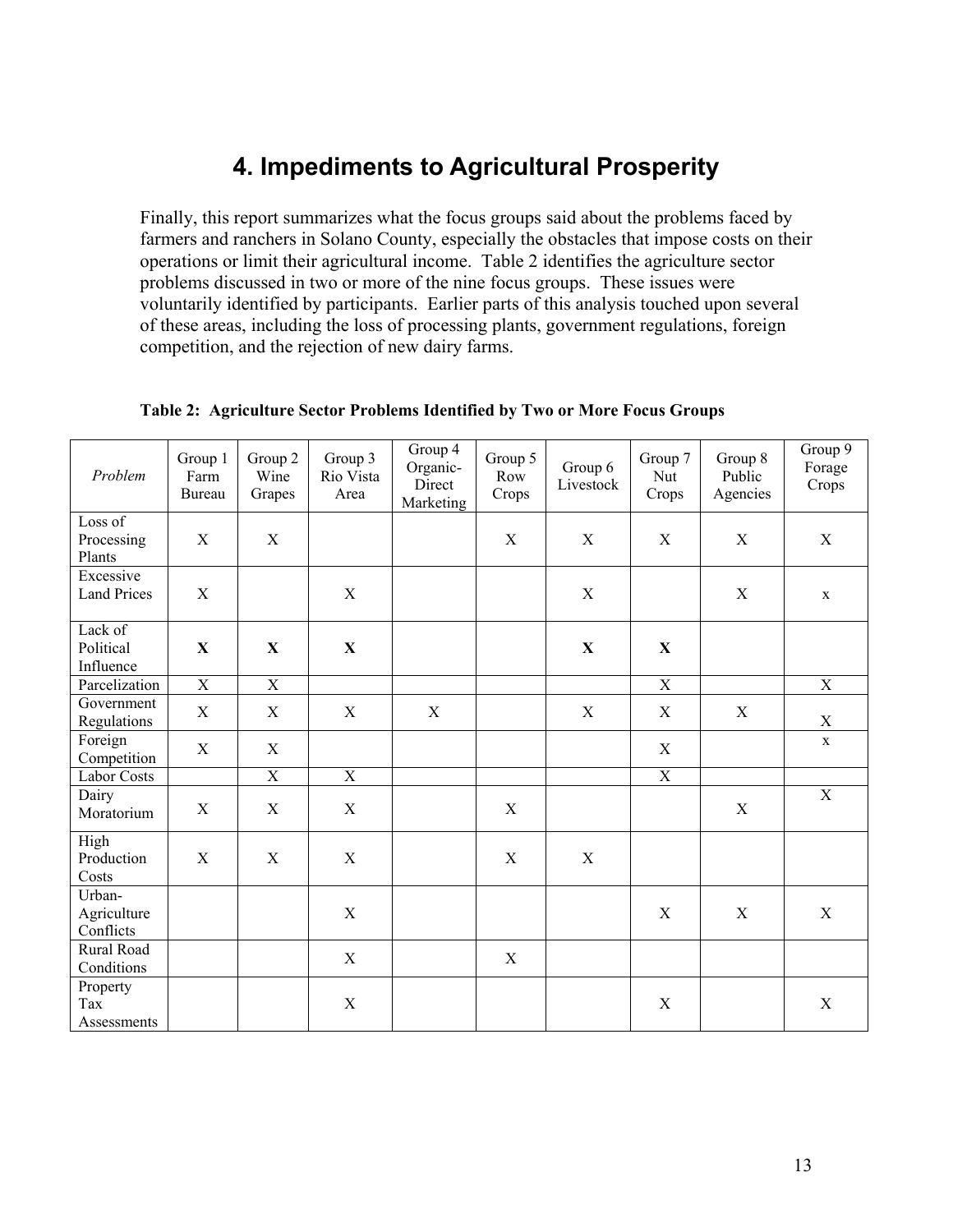The most discussed problems according to the number of focus groups where they were mentioned, were (1) government regulations, (2) loss of processing plants, (3) the limited influence of agriculture on county policy, (4) limits on new dairies; and (5) high production costs. (It may be revealing that water supply and quality issues, top concerns of the agricultural industry in many other California counties, were barely mentioned in our focus group sessions.) The rest of this section provides further detail on participant perceptions of several problems.

#### *County Regulations*

Focus group participants had more to say about the negative effects of governmental regulations, primarily those administered by county government, than any other perceived agriculture-related problem. This was a highlight of the discussions of all but one of the nine focus groups. Indeed, although we had a specific inquiry about regulations written into our prepared guide for the sessions, participants usually volunteered comments about this area before we had a chance to ask the question—often responding to an earlier item about what was needed to "improve the economic status" of local agriculture. Reforming county regulations—making them more friendly to agricultural needs—ranked with the expansion of markets for local products, including more processing facilities, as the favored route to greater farm and ranch prosperity. Some participants believed that comparable regulations in nearby counties are less onerous and less costly in applicant fees than those in Solano County, without supplying specifics.

The critique generally hit on the perceived inflexibility of land use, building, health, and environmental regulations in allowing farms and ranches to put in physical improvements or change practices intended to reduce costs, improve operations, or increase income. This was seen by many participants as limiting value added activities for their operations. Representative comments included:

There are so many people standing in your way. So many permits and fees. With other people having to approve and sign-off on my ideas, sometimes it's like knocking my head against the wall. – *Organic Producer and Direct Marketers group, 6/6/06*

These planning and zoning interpretations are holding up the process of selling directly to customers. Producers need to be able to put in the infrastructure to provide potential customers with the type of farm experience they want. *– Wine Grapes group, 5/16/06*

The most intense criticism along these lines was expressed by growers engaged in or planning direct marketing activities—especially participants in the Wine and Organic/Directing Marketing groups, mostly located in the Suisun Valley and the Vacaville area. Growers in these groups questioned the county's restroom and other sanitation requirements for produce stands, prohibitions on holding revenue events such as weddings on farms, setback requirements for farm stands, and limitations on retail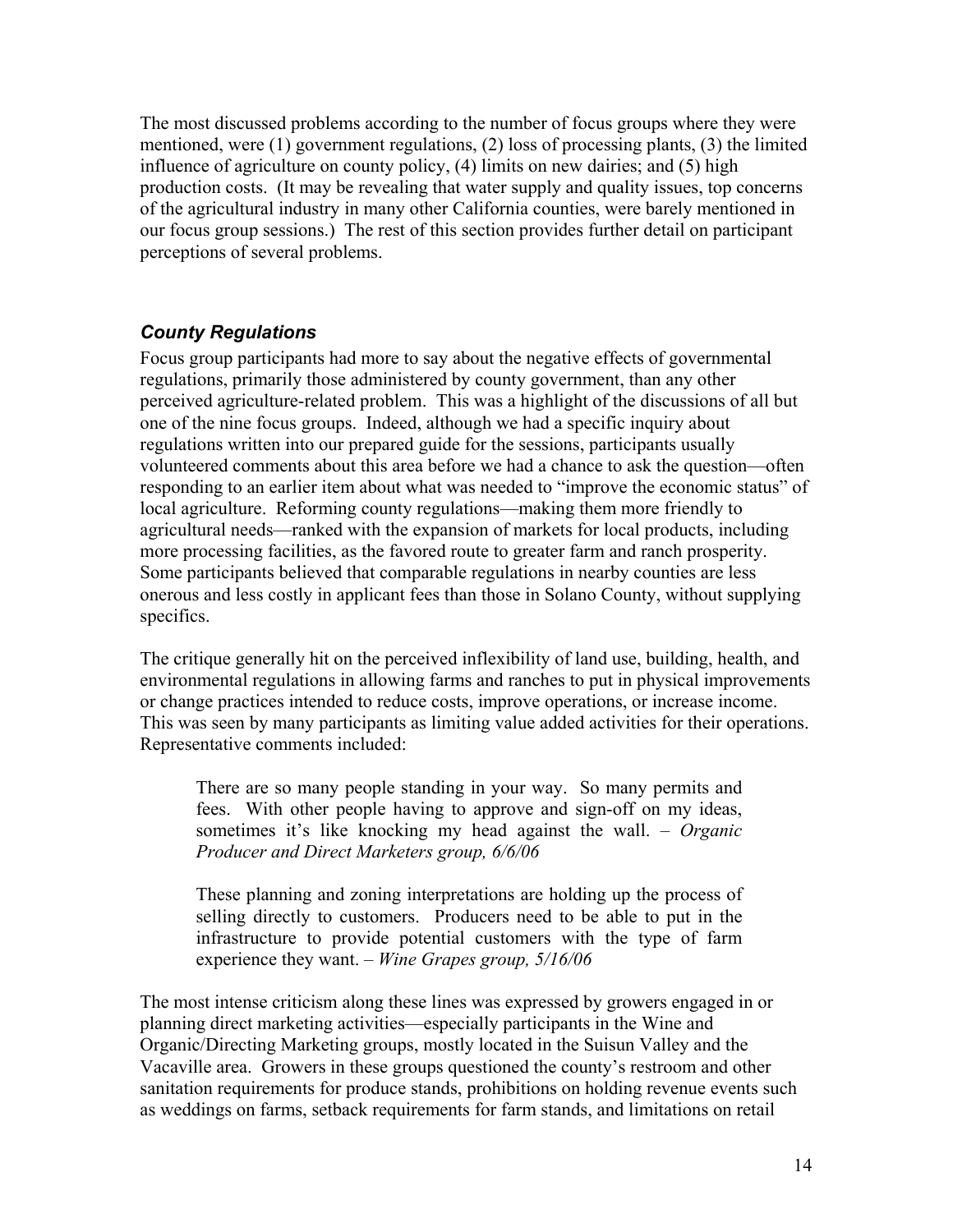nurseries and bed and breakfast operations on farms. Some of the requirements were criticized as applying standards established for urban uses with higher volumes of traffic to more modest and rural situations with lighter public uses.

Growers in other groups also pointed to the onerous effects of various regulations. One participant in the Rio Vista group composed of row crop producers complained about what he regarded as an excess county fee of \$450 to approve a permit for drilling a well at a total cost of \$2200, noting that less than 30 minutes was spent by a county staff person in reviewing the proposal.

As suggested by Table 3, criticism extended to more than the specific content of the regulations. Participants also pointed to the interpretations of the formal rules by county staff, excessive fees applied to process applications, and inefficient county procedures that increase the time demands and other costs for agricultural applicants. Different regulatory programs in county government, one participant complained, did not work cooperatively nor share data, resulting in confusion and complications for permit applicants with projects that required review by multiple agencies. Noted another participant:

It takes too long, requires too many trips to get the right permits. It's impossible for you to get the right permit on the first trip. *– Rio Vista group, 5/23/06*

Overall, participants characterized county regulations and the process of applying them as unfriendly to Solano County agriculture. The comments covered a variety of regulatory programs administered by several county departments, including requirements mandated by the state. A few participants went further to describe some interactions with county regulators staff as negative experiences.

The Resource Management staff needs a "how can we help you" attitude, not "let me find what is wrong with this" attitude. *– Public Agencies group, 7/ 20/ 06*

#### **Table 3. County and Other Governmental Regulations Perceived as Onerous to Local Agriculture (listed in order of focus group mention)**

| <b>Regulations</b>                                           | <b>Perceived Problems – Suggestions</b>                                                       | <b>Focus</b><br><b>Groups</b><br>where Cited |
|--------------------------------------------------------------|-----------------------------------------------------------------------------------------------|----------------------------------------------|
| County fees for<br>processing/approving<br>project proposals | Excessive fees for improvement projects                                                       | 1,2,4,6,8                                    |
| County moratorium on<br>new dairies                          | Limits agricultural opportunities, particularly<br>markets for hay and small grains producers | 1, 3, 5, 8                                   |
| County zoning                                                | Restricts ability to establish farm-related                                                   | 2,4                                          |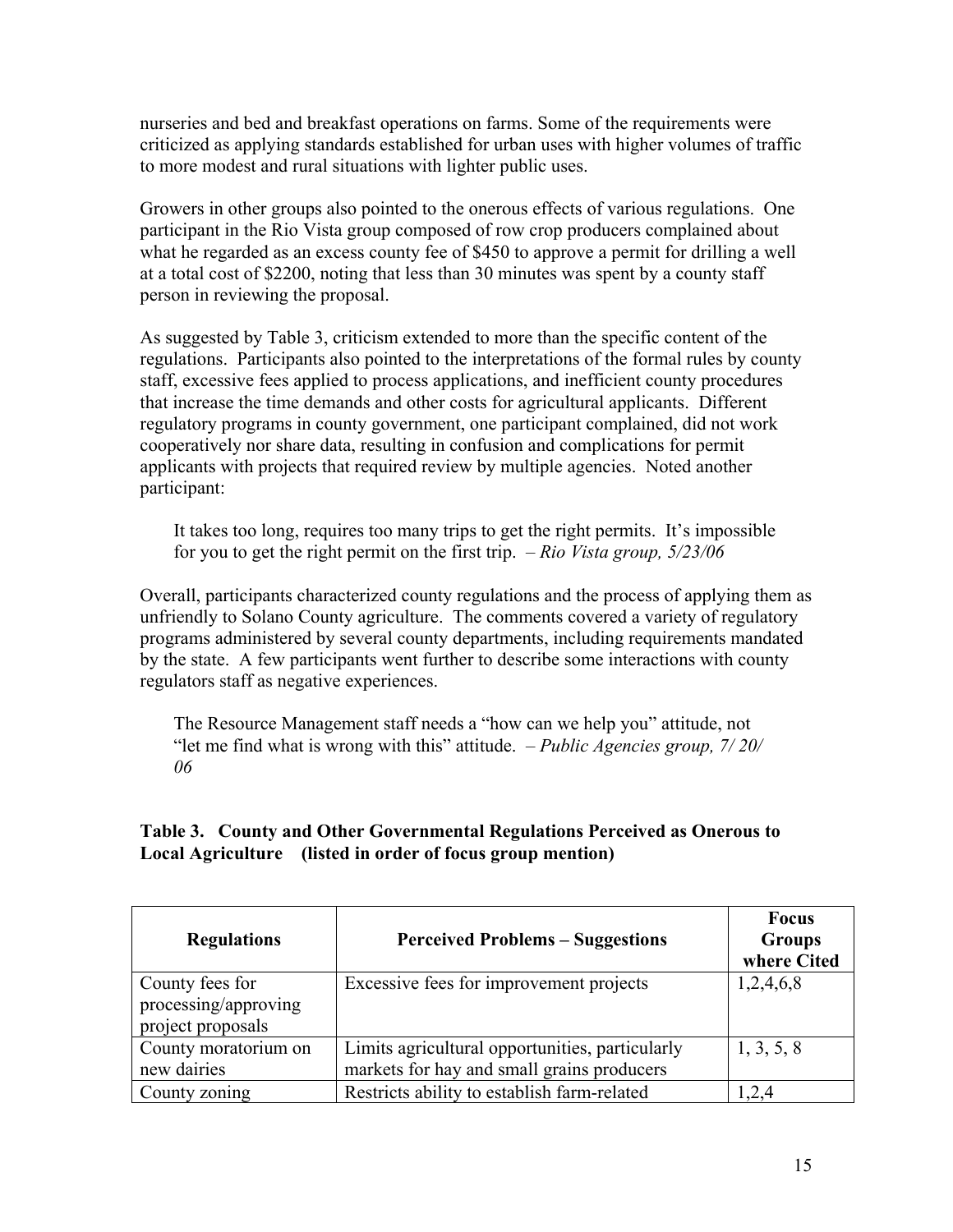|                          | businesses                                        |                |
|--------------------------|---------------------------------------------------|----------------|
| Department               | Differences between county departments in         | 2,4            |
| inconsistencies          | reviewing and approving projects                  |                |
| Customer service in      | Inefficient and unresponsive staff responses,     | 3,4            |
| county departments       | creating costs in time and resources for permit   |                |
|                          | applicants                                        |                |
| Farm stand regulations   | Setback, bathroom, hand washing, etc.             | 4              |
|                          | regulations are unreasonable                      |                |
| Williamson Act           | Confusion about application to value-added        | $\overline{2}$ |
| requirements             | projects on farms                                 |                |
| Property tax assessments | Excessive values assigned to irrigation systems   | 3, 7           |
|                          | and other farm improvements                       |                |
| Environmental            | Force developers to purchase farmland for         |                |
| mitigations              | mitigation, thus competing with production        |                |
|                          | agriculture                                       |                |
| Air quality regulations  | Air quality measurements inadequately applied to  | 7              |
| (regional agency, state) | agriculture. Producers should receive credits for |                |
|                          | clean air effects of farm vegetation              |                |
| Sprinkler requirements   | Excessive requirements for sprinklers on hay      | 8,9            |
| (Dixon Fire Department)  | barns, etc                                        |                |

To a lesser extent, focus group participants also discussed the impacts of regulations administered by other public agencies—local, state, and federal. For example, several participants said that air quality regulations were unfairly applied to agricultural uses. The complaint was that the requirements slighted the urban and vehicular (rather than stationary) sources of most air pollution in the Solano region, while not giving sufficient credit to the carbon sequestrian and thus air quality benefits of agricultural plantings. Some participants suggested that county government should seek pollution credits for Solano producers because of plant contributions to improving the environment.

## *Limited Influence of Agriculture*

Underlying the widespread criticism of county regulations was the general belief among focus group participants that county decision makers, notably the Board of Supervisors, are not expressly sympathetic and knowledgeable about the needs and circumstances of the county's agricultural sector. This seemed to involve more than a recognition of the obvious numerical disadvantage of farmers, ranchers, and others involved in Solano County agriculture, a gap that has increased over the years as the county has become more urban and occupationally diverse. Farm residents certainly are a small sliver of the total population; they are a small part even of the 22,000 residents of the county's unincorporated (rural) areas, who in turn are less than 5 percent of the total Solano population of more than 400,000. The negative perception about political power also is based on the belief of participants that supervisors and other local leaders are not genuinely interested in supporting agriculture and that this sector inevitably loses out to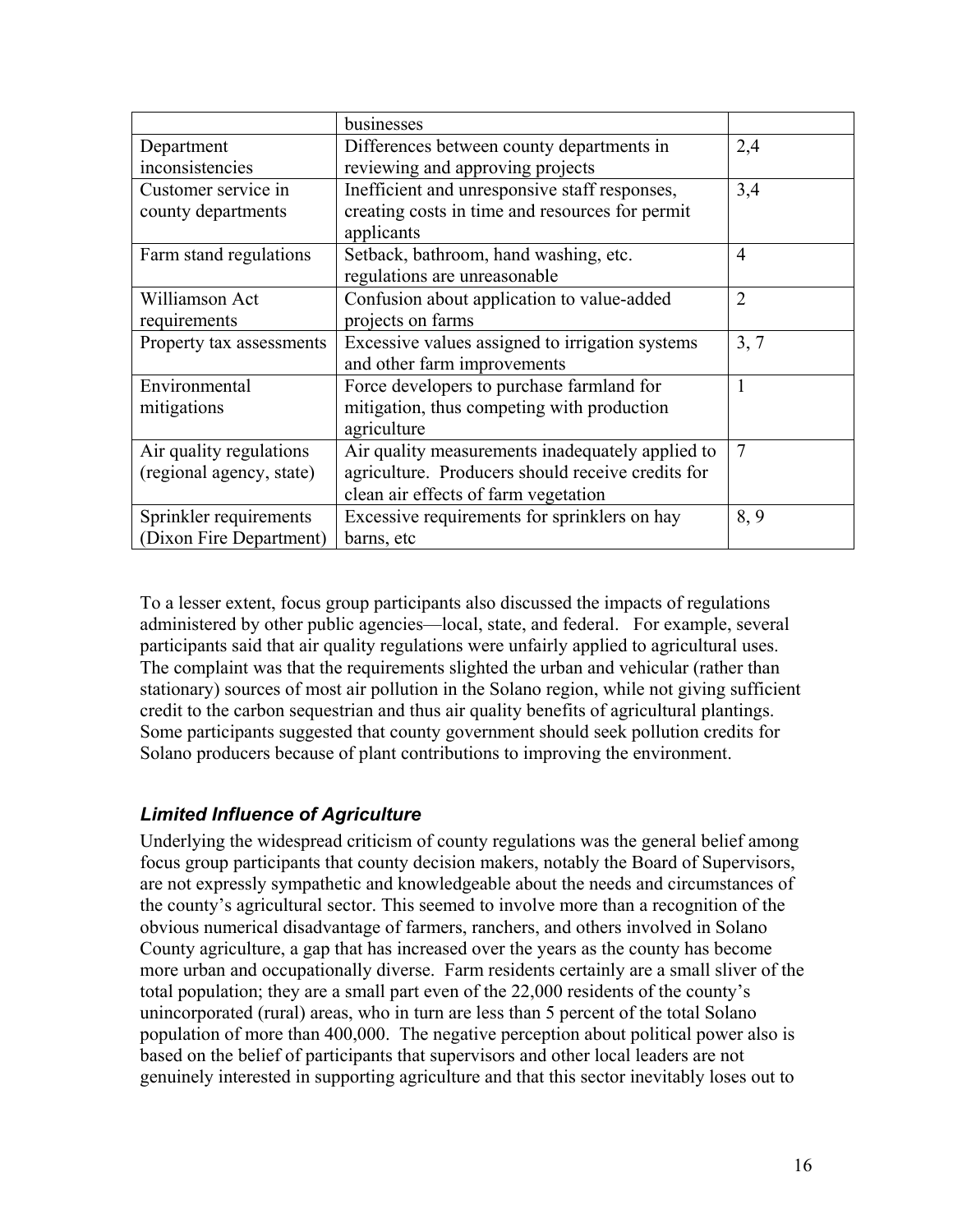urban interests when the two are in conflict. This was demonstrated for some participants by the policy on new dairies in the county:

County supervisors only give lip service to agriculture. They caved in to the cities on the dairy issue. – *Nut Crops group, 7/10/06*

#### *Other Issues*

Comments about county regulations and the limited influence of agriculture by no means exhausted the citation by focus group participants of problems faced by agriculture. Table 3 identifies a number of other perceived problems; here is a brief elaboration of several of these issues:

PROPERTY TAXES—Growers, especially in the tree nut group, believe that the tax assessment policies of the county Assessor's Office penalize them for following modern production practices and implementing environmentally friendly infrastructure improvements. One producer noted that county tax assessments for orchards are based on the number of trees, but modern orchard management techniques require increased planting density and shorter production life for the trees.

AGRICULTURAL-RESIDENTIAL CONFLICTS—Some participants noted a recent increase in "edge" conflicts, as new homeowners in rural areas complain about the odor, dust, pesticide spray, and other effects of nearby intense agricultural operations. For their part, farmers and ranchers were concerned about restrictions on their agricultural practices because of the arrival of residential neighbors—including congested and pot marked rural roads that increase the costs of transporting agricultural products, roaming dogs that attack sheep and other livestock, and vandalism. Illustrative incidents were offered: (1) A residential neighbor requested a farmland owner to idle several crop rows to provide a landing spot for his helicopter, (2) another landowner's neighbor wanted a gate cut into their common fence giving him access to the farmland, and (3) the Rio Vista airport was closed to crop dusters because of pressure from residents of the new nearby residential subdivision although the field was originally built to serve agriculture. As one producer explained:

Houses are gradually coming and farming is diminishing This rural residential development makes it harder to farm. I think it will be the death of a thousand cuts. Gradually, we will be squeezed out. *–Hay Crops group, 11/14/06* 

PARCELIZATION—According to many participants, parcelization—the division of agricultural parcels into ranchettes and other rural homesites--increases the number and severity of conflicts between agricultural producers and rural residents. Agricultural areas in the county affected by parcelization include Green Valley, Suisun Valley and Pleasants Valley Road. Producers in these three areas pointed out that their profitability and farm practices are limited by rural residential neighbors who do not understand the needs of agriculture. The large scale production regions east of Vacaville stand the most to lose from parcelization. Farming in the eastern areas is dependent on aerial chemical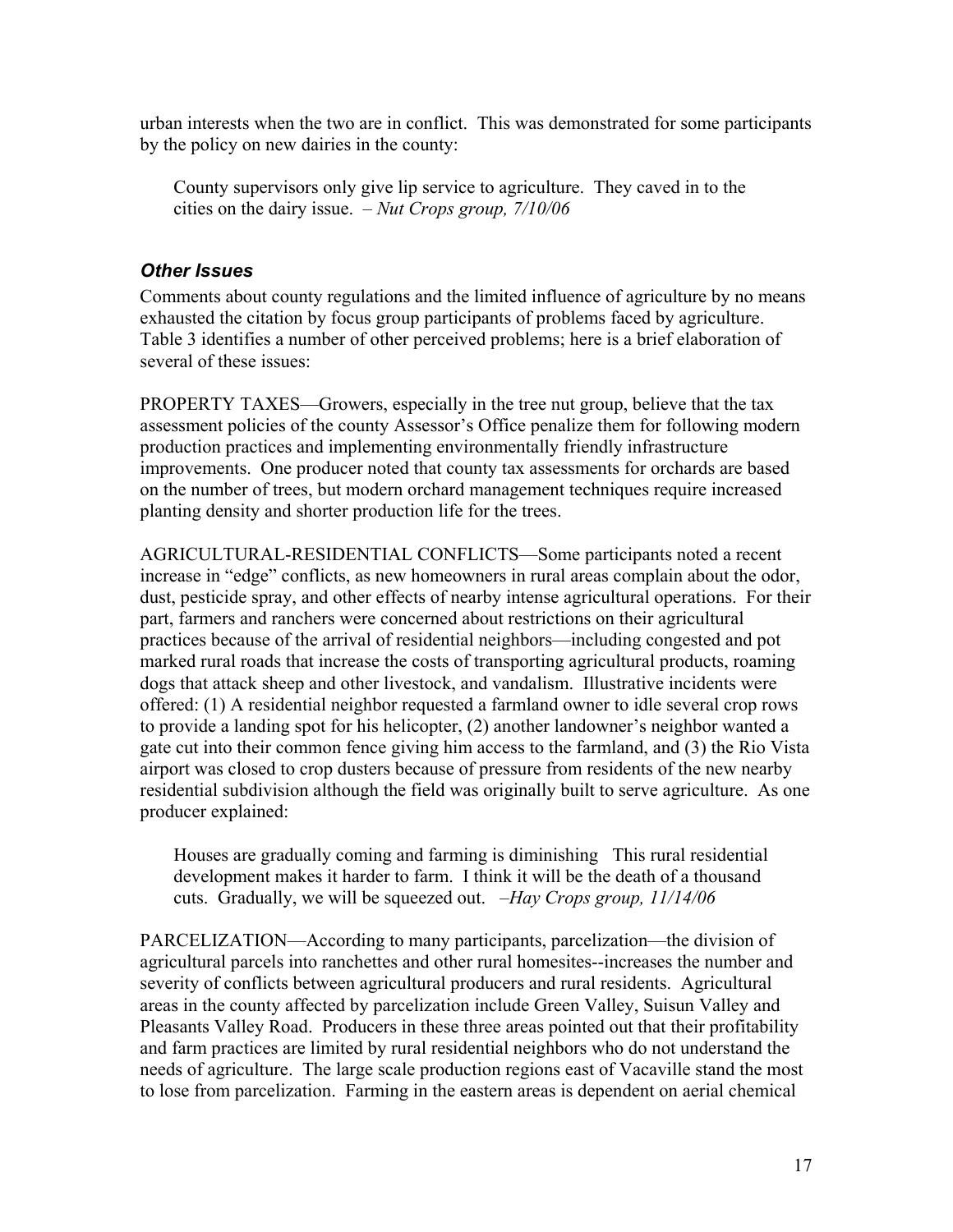application and frequent nighttime operations, practices that are incompatible with residential patterns. A special problem noted by a few focus group participants is that the division of agricultural parcels into smaller units often conflicts with the agricultural irrigation and drainage infrastructure that has been constructed over the years.

LAND PRICES—The development of ranchettes and hobby farms, as well as the overall urbanization of Solano County, drives up land values in the area. A major consequence is that farmers and ranchers seeking to expand are priced out of the market, with values set at levels higher than can be supported by agricultural income.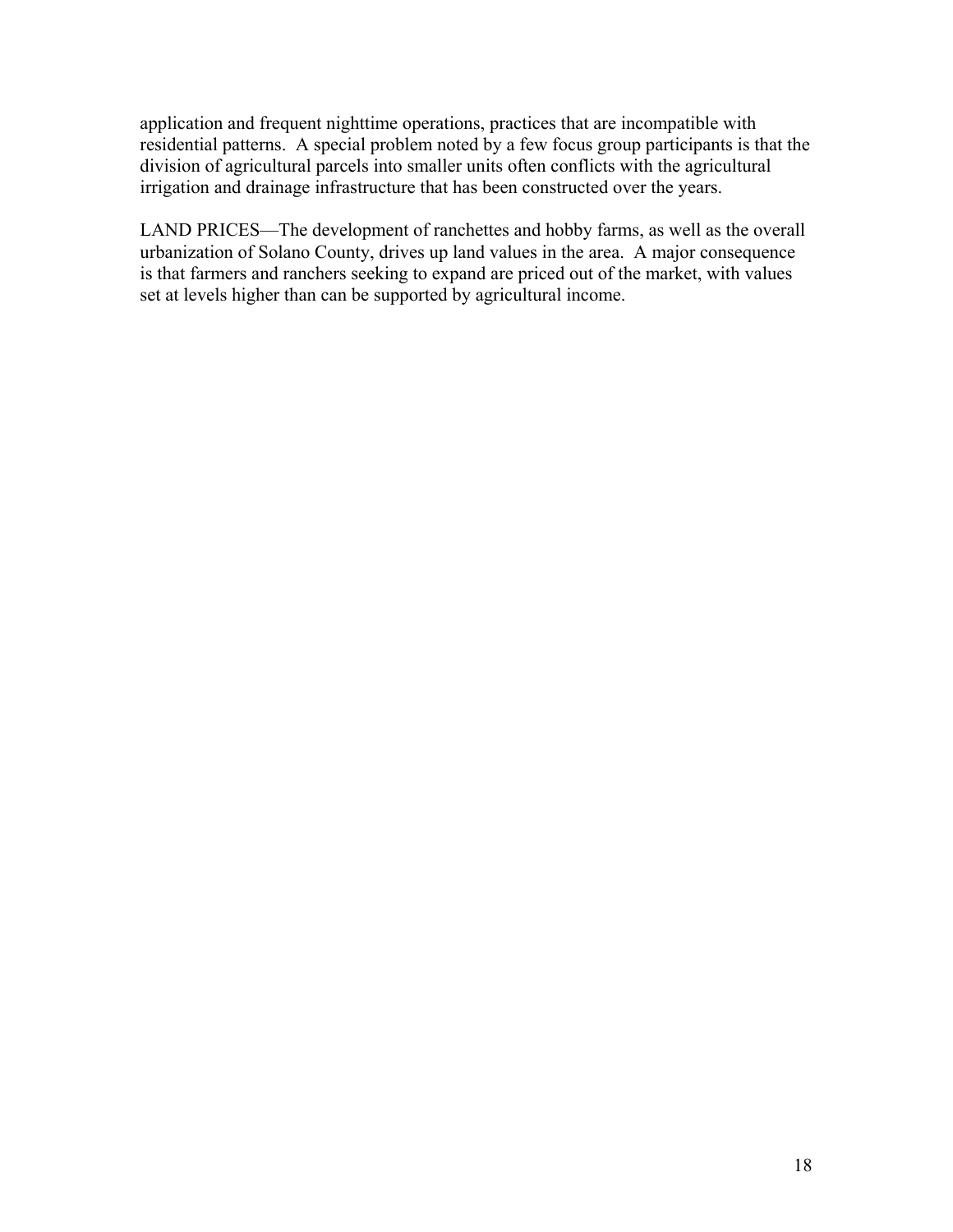#### **Appendix 1 Focus Group Questions**

*Intro: Focus is on economic well-being of Solano County agriculture—on expanding and maintaining*  income for local producers.<br>Ground Rules: 1, Everybody participates 2. Nobody dominates  *3. Confidentiality; no individual attributions. 4. Done by 9 p.m.* 

1. Take 2-3 minutes, each of you, to tell us about your agricultural operation and farm family background. Also what you see as the status of agriculture in Solano County. (2- 3 minutes max!)

2. What about the specific commodity, or agricultural area of the county, represented by this group? How is it doing these days economically? What are the long-term trends for a prosperous commodity area?

3. Here are some numbers about recent trends for Solano County as a whole. What do they mean? (Distribute copies of trend info from Ag Commissioner and Ag Census. Point out major trends in market value, profitability, top commodities, farm numbers and sizes.)

4. What needs to be done to improve the economic status of local agriculture—grower income?

5. What are the prospects of expanding agricultural income in the following or other ways?

a. More emphasis on certain commodities currently grown in the county.

- b. Shift to different commodities.
- c. Energy crops
- d. Direct marketing, ag tourism
- e. Increased participation in conservation and wildlife preservation programs?
- g. Organic farming
- h. Regulatory changes
- i. other

6. What changes in county regulations would you like to see?

- 7. What **will** Solano County agriculture look like 20 years from now?
- 8. What **should** it look like in 20 years?

9. Other comments?